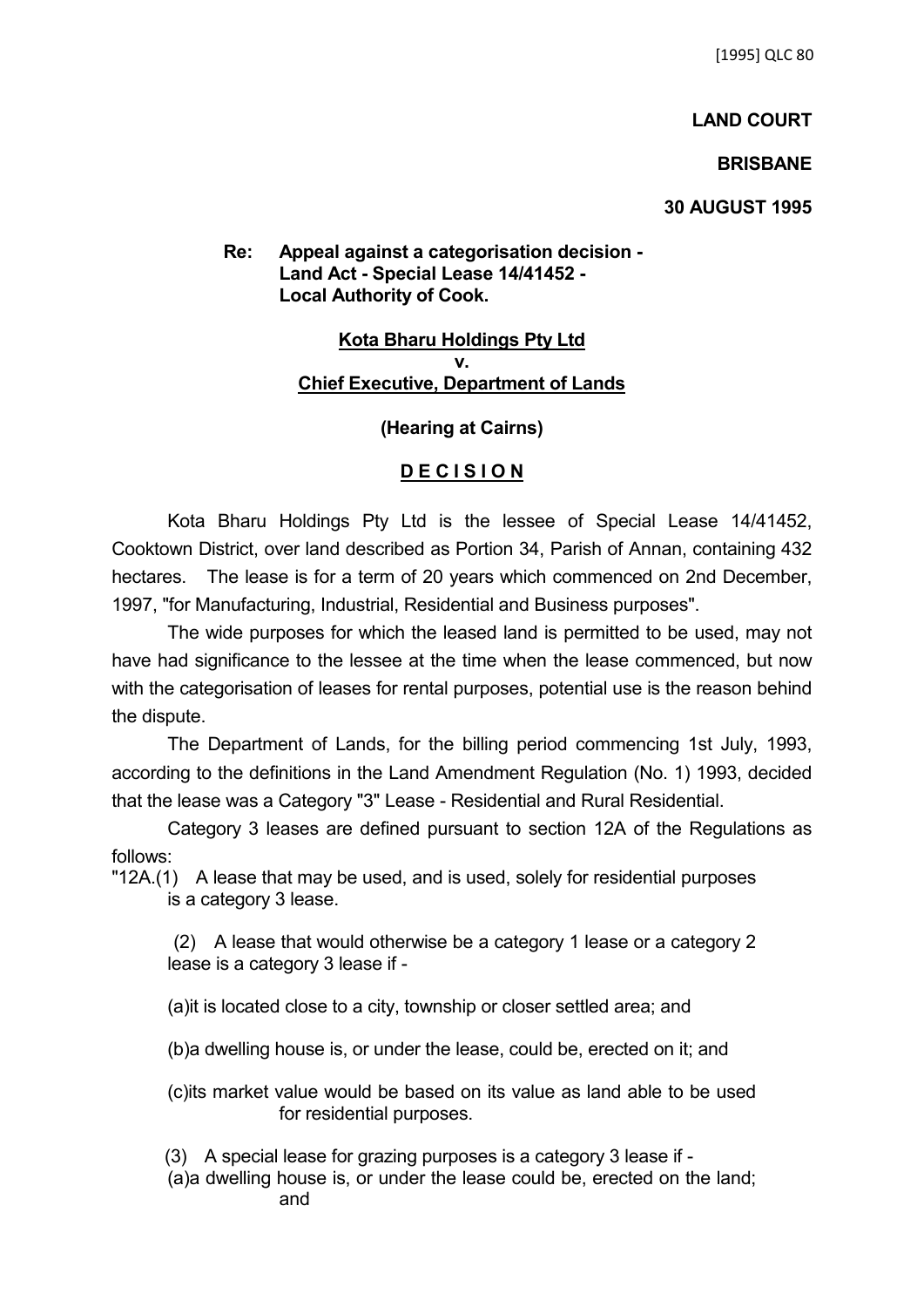(b)the lease is not otherwise a category 1 lease."

A Category 1 lease (grazing and agriculture) refers to a lease the primary use of which may be, and is, grazing or broad hectare agriculture.

Mr George Quaid (Junior) a director of the lessee company, submits in support of the grounds of appeal against the Category 3 classification, that the lease is a Category 1 lease. His written submission is as follows:

"Kota Bharu Holdings Pty Ltd is a Pastoral Company and has no other activities.

- The company has occupied Green Hills Station, south of Cooktown, since purchasing the property in 1972.
- Portion 34 did not form part of the 1972 purchase; a lease of the land was bought at auction from the Crown by the Company in 1977.
- The company was obliged to buy Portion 34 because it was situated within Green Hills Station and was a vital water resource area for the station.
- On-going negotiations with the Department of Lands for improved tenure over Green Hills Station envisages amalgamation of Portion 34 (SL 14/41452) ..... (being the subject land), with OL 14/553, Ol 14/566 and OL 577.
- Therefore, although the Portion 34 lease is a lease for special purposes under Section 198-1(A) of the Land Act 1962-1975 ....... the land is a natural component of Green Hills Station and is in fact being used for grazing purposes only."

It is clear that the primary existing use of the land is for grazing, as part of the Green Hills Station aggregation. It is not illogical that Mr Quaid has pursued this appeal. There is no suggestion that the lessee intends to use the lease for residential purposes. The lease is important to the grazing management of the overall property.

Actual use is not however the only criterion to be considered. The State owns the land and under the terms of the lease the lessee is permitted to use the land for the purposes stated.

Section 12A(1) of the Regulations does not apply. Nor does subsection (3) although it is of interest that even if the lease was restricted to use for grazing purposes but with the right to erect a dwelling, it would remain necessary for the lessee to show that it should be included as a Category 1 lease.

In this matter section 12A(2) needs to be considered, for that is the basis of it being categorised as "3". Mr S Aitcheson, a registered valuer employed by the Department, took responsibility for the categorisation decision and was called to give evidence. Through him a report was tendered which included the following reasons for the adoption of Category 3:

a)The land may be used for residential purposes under the lease conditions.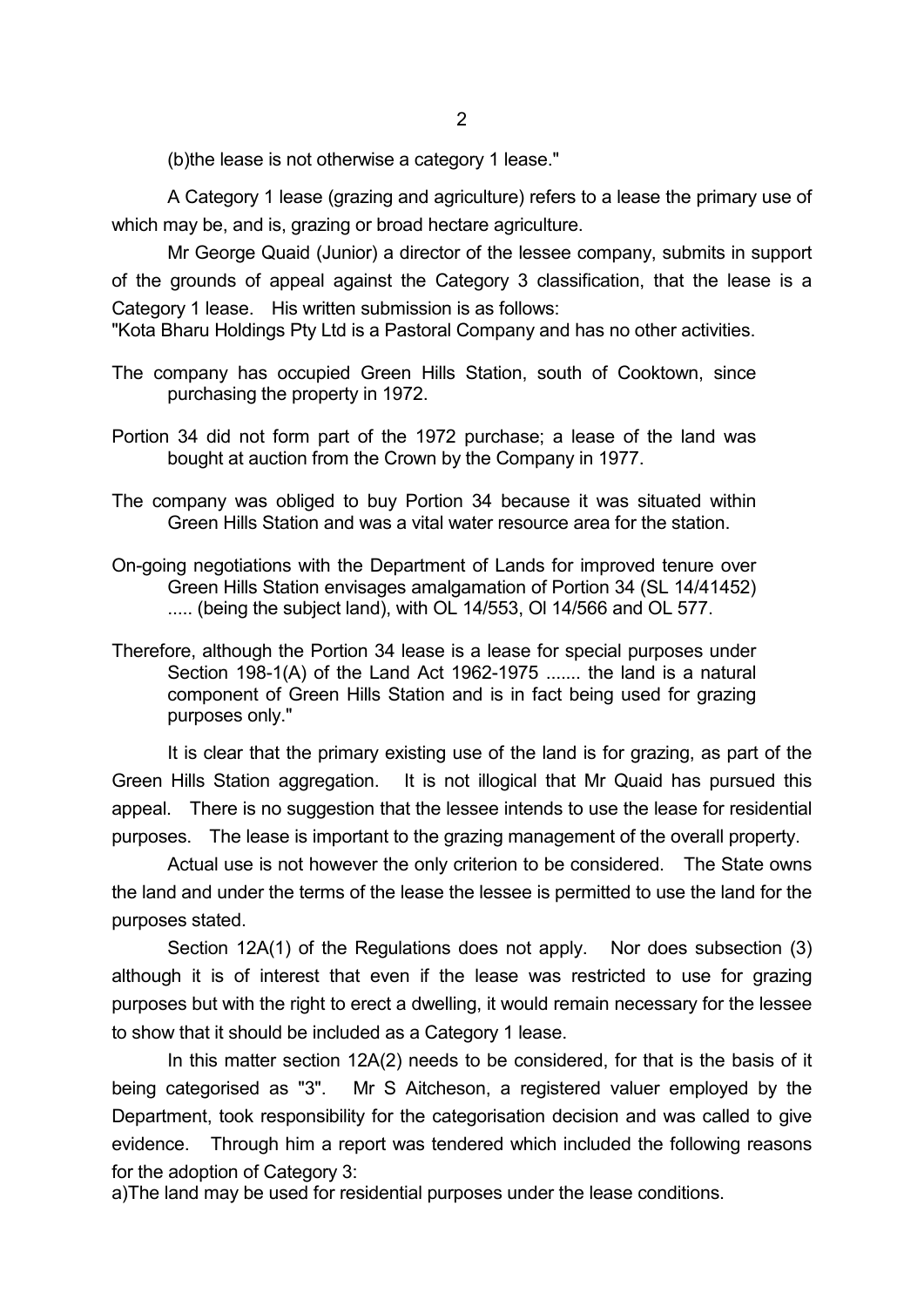- b)The land is in close proximity to Cooktown. It has all weather access and electricity is also available.
- c)The highest and best use of the land is a large rural homesite due to its proximity to Cooktown. The attributes which make it suitable as a rural homesite are the rural views, potable water, electricity and all weather access.
- If the property was made available for sale it would compete directly with the rural homesite market in the locality. .....
- The property would fetch less on the open market if the lease conditions restricted the use to grazing only."

Reasons why he considered the lease was not a Category 1 were as follows: 1)The area would not be a viable stand alone unit either as grazing or agriculture. Carrying capacity is 1:15 head overall which gives a total carrying capacity of 29 head.

2)The highest and best use of the land is as Rural Residential and associated purposes."

Mr Quaid raised the doubt as to whether the land should be regarded, in the context of this matter, as having all-weather access as stated by Mr Aitcheson. In fact the access is, as I understand the evidence, through freehold and other lands owned or controlled by the lessee company and not necessarily contained within gazetted roads. There is the technical suggestion that if the subject land stood alone, in ownership other than associated with Green Hills Station, that access could be denied and might need to be formally resumed or alternative access provided. A condition of the lease is that the lessee shall "allow the public free and unrestricted access along the roads and tracks existing" but that condition refers to roads within the site, not those which provide external access to it.

Another matter raised by Mr Quaid was that the powerline through the property was what he called a "dedicated" powerline and had been constructed solely to supply the lighthouse at Archer Point. It was his understanding that it could not be "tapped into" by others, and the land could not be regarded as having electricity available. Mr Aitcheson conceded that he may have been in error in assuming that connection could be made.

Finally, Mr Quaid had some doubts as to whether the Department would permit any clearing which might be necessary in association with the erection of a dwelling.

In terms of section 12A(2)(a), the land needs to be considered in context of the locality in which it is located. It could hardly be described as being located in a "closer settled area" but in relation to the local environment, it does not appear to be in dispute that the land could be considered as being in close proximity to Cooktown. There